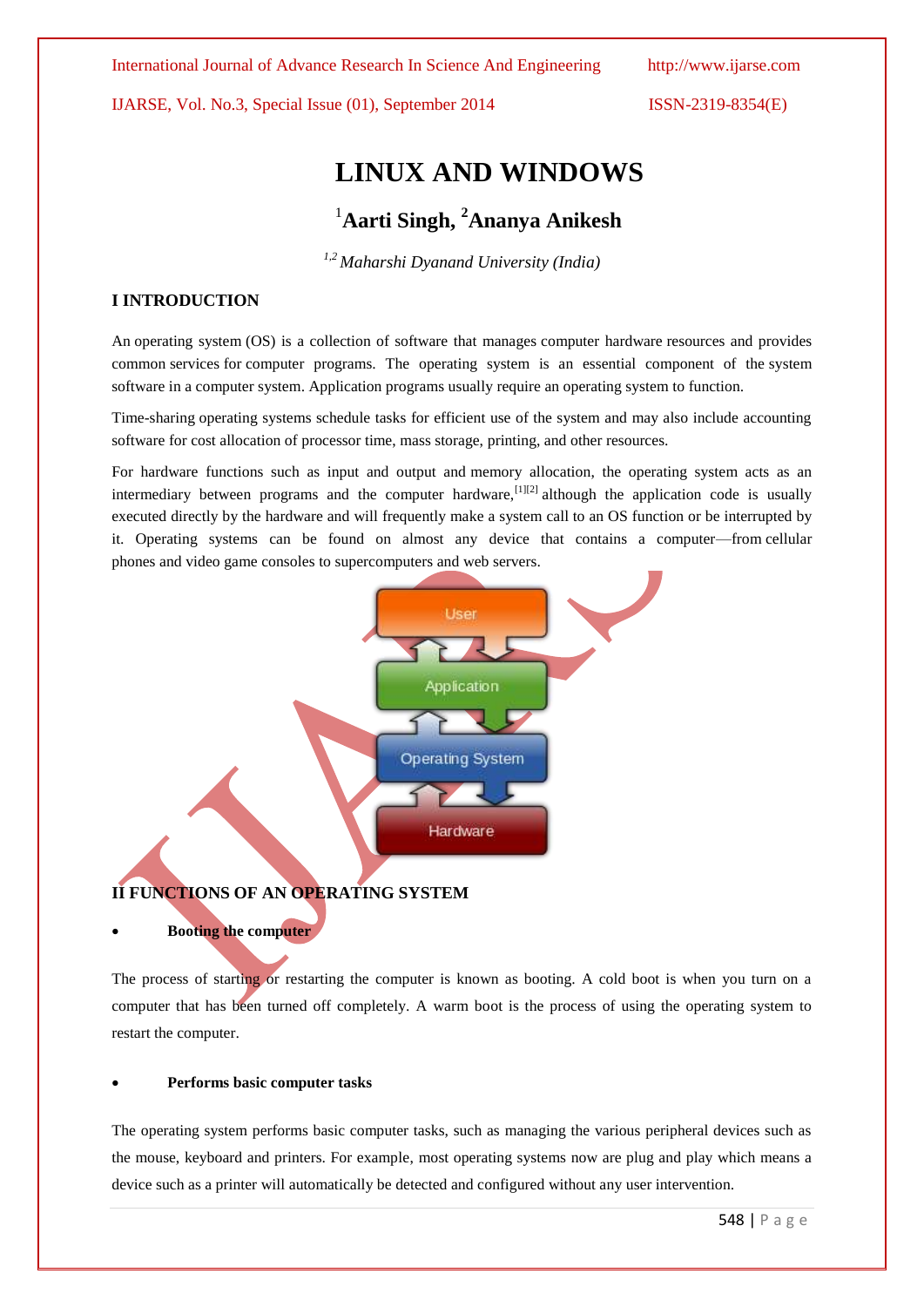#### **Provides a user interface**

A user interacts with software through the user interface. The two main types of user interfaces are: command line and a graphical user interface (GUI). With a command line interface, the user interacts with the operating system by typing commands to perform specific tasks. An example of a command line interface is DOS (disk operating system). With a graphical user interface, the user interacts with the operating system by using a mouse to access windows, icons, and menus. *An example of a graphical user interface is Windows Vista or Windows 7.*

#### **Handles system resources**

The operating system also handles system resources such as the computer's memory and sharing of the central processing unit (CPU) time by various applications or peripheral devices. Programs and input methods are constantly competing for the attention of the CPU and demand memory, storage and input/output bandwidth. The operating system ensures that each application gets the necessary resources it needs in order to maximize the functionality of the overall system



#### **III PROBLEM STATEMENT**

**Do you think that in today's era Linux as a operating system has taken a lead in IT Industry elaborate and compare with windows operating system.**

#### **3.1 Linux**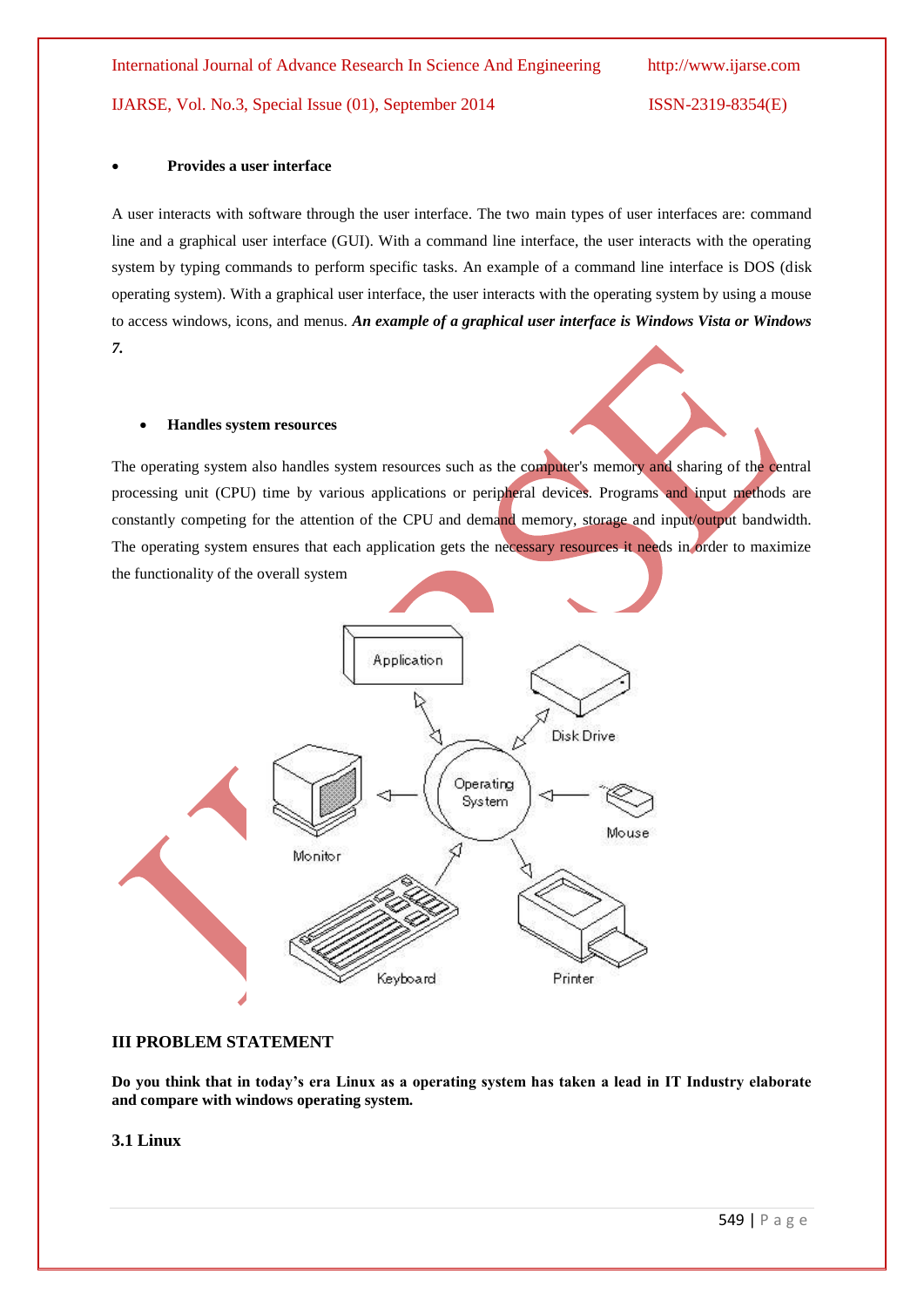Linux is a UNIX-base operating system. Its original creator was a Finnish student name **Linus [Torvalds](http://en.wikipedia.org/wiki/Linus_Torvalds)** , although being 'open source' it has change a great deal since its original conception. It belongs to nobody, and is free to download and use. Any changes to it are open for all to adopt, and as a result it has developed into a very powerful OS that is rapidly gaining in popularity worldwide, particularly among those seeking an alternative to Windows.

#### **3.1.1 LINUX History**

*The History of Linux began in 1991* with the commencement of a personal project by a [Finnish](http://en.wikipedia.org/wiki/Finland) student, [Linus](http://en.wikipedia.org/wiki/Linus_Torvalds)  [Torvalds,](http://en.wikipedia.org/wiki/Linus_Torvalds) to create a new free operating system kernel.

Since then, the resulting [Linux kernel](http://en.wikipedia.org/wiki/Linux_kernel) has been marked by constant growth throughout its history. Since the initial release of its [source code](http://en.wikipedia.org/wiki/Source_code) in 1991, it has grown from a small number of [C](http://en.wikipedia.org/wiki/C_Programming_Language) files under a license prohibiting commercial distribution to its state in 2009 of over 370 [megabytes](http://en.wikipedia.org/wiki/Megabyte) of source under the [GNU General Public](http://en.wikipedia.org/wiki/GNU_General_Public_License)  [License](http://en.wikipedia.org/wiki/GNU_General_Public_License).

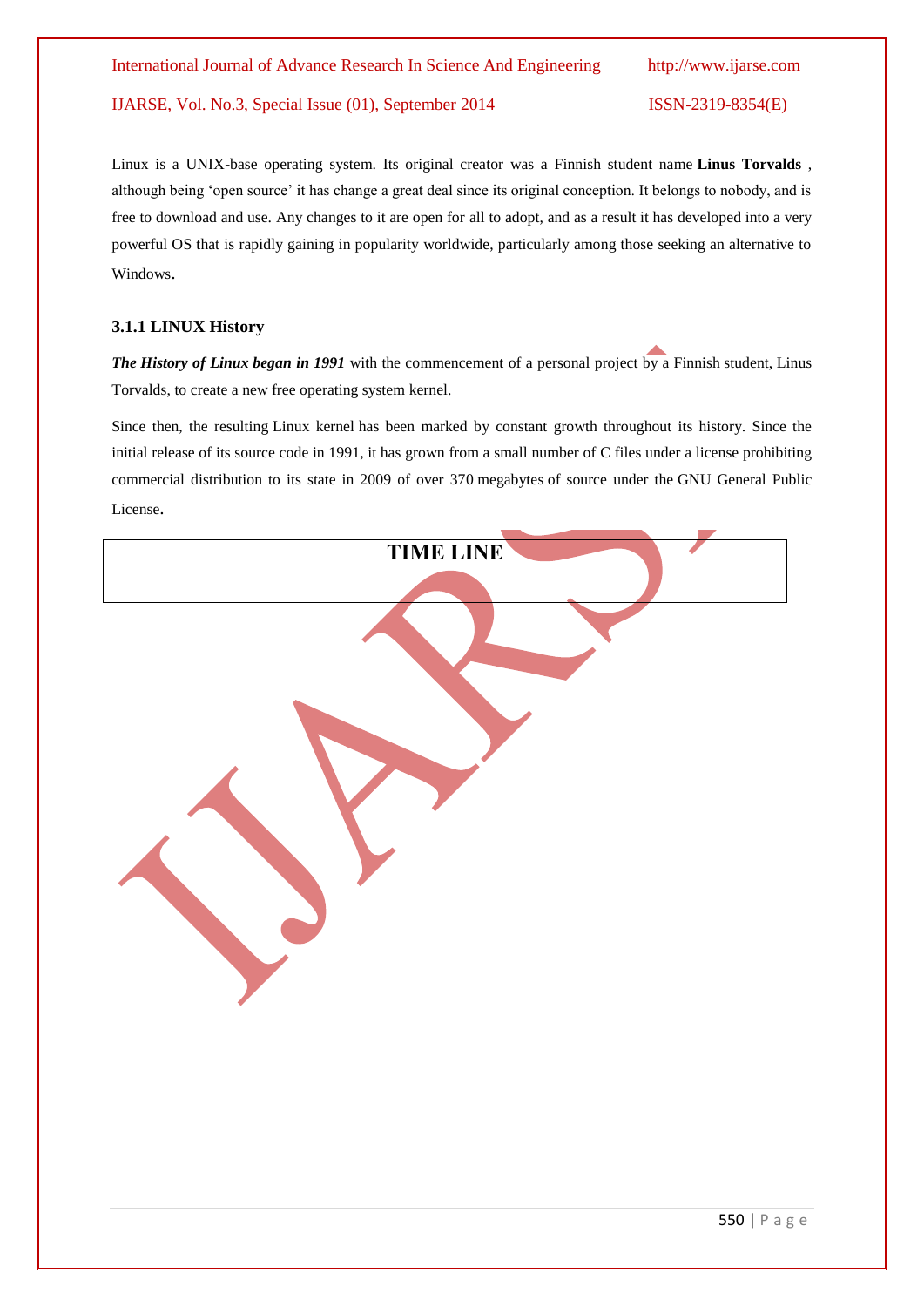| <b>YEAR</b> | <b>EVENTS</b>                                                                                                                                                                                                                                                                                                         |  |  |
|-------------|-----------------------------------------------------------------------------------------------------------------------------------------------------------------------------------------------------------------------------------------------------------------------------------------------------------------------|--|--|
| 1957        | Bell Labs found they needed an operating system for their computer center that at the<br>time was running various batch jobs. The BESYS operating system was created at Bell<br>Labs to deal with these needs.                                                                                                        |  |  |
| 1971        | First edition of Unix released 11/03/1971. The first edition of the "Unix"<br>PROGRAMMER'S MANUAL [by] K. Thompson [and] D. M. Ritchie." It includes over<br>60 commands like: b (compile B program); boot (reboot system); cat (concatenate files);<br>chdir (change working directory); chmod (change access mode); |  |  |
| 1972        | Second edition of Unix released December 06, 1972.                                                                                                                                                                                                                                                                    |  |  |
| 1973        | Ritchie rewrote B and called the new language C.                                                                                                                                                                                                                                                                      |  |  |
| 1973        | Third edition of Unix released February 1973                                                                                                                                                                                                                                                                          |  |  |
| 1973        | Forth edition of Unix released November 1973                                                                                                                                                                                                                                                                          |  |  |
| 1974        | Fifth edition of Unix released June 1974                                                                                                                                                                                                                                                                              |  |  |
| 1991        | Sun unveils Solaris 2 operating environment, specially tuned for symmetric<br>multiprocessing.                                                                                                                                                                                                                        |  |  |
| 1991        | Linux is introduced by Linus Torvalds, a student in Finland.                                                                                                                                                                                                                                                          |  |  |
| 1994        | Red Hat Linux is introduced.                                                                                                                                                                                                                                                                                          |  |  |
| 1994        | Caldera, Inc was founded in 1994 by Ransom Love and Bryan Sparks.                                                                                                                                                                                                                                                     |  |  |
| 1994        | NetBSD 1.0 released 10/26/1994                                                                                                                                                                                                                                                                                        |  |  |
| 1995        | FreeBSD 2.0 released 01/xx/1995                                                                                                                                                                                                                                                                                       |  |  |
| 2001        | Linus Torvalds releases version 2.4 of the Linux Kernel source code on January 4th.                                                                                                                                                                                                                                   |  |  |
| 2001        | Microsoft files a trademark suit against Lindows.com in December.                                                                                                                                                                                                                                                     |  |  |
| 2004        | Lindows changes it's name to Linspire April 14, 2004.                                                                                                                                                                                                                                                                 |  |  |
| 2004        | The first release of Ubuntu is released October 20, 2004.                                                                                                                                                                                                                                                             |  |  |

## **3.1.2 Advantages and Benefits of Linux**

#### **Affordable**

If you're basing your decision on price, then Linux is right for you. There is no comparing Windows to Linux when it comes to money; we all know that Windows is expensive, while Linux can be obtained free, a huge cost saving in anyone's book. All you have to do is go to the webpage and click where it says click here and you have Linux ready to go.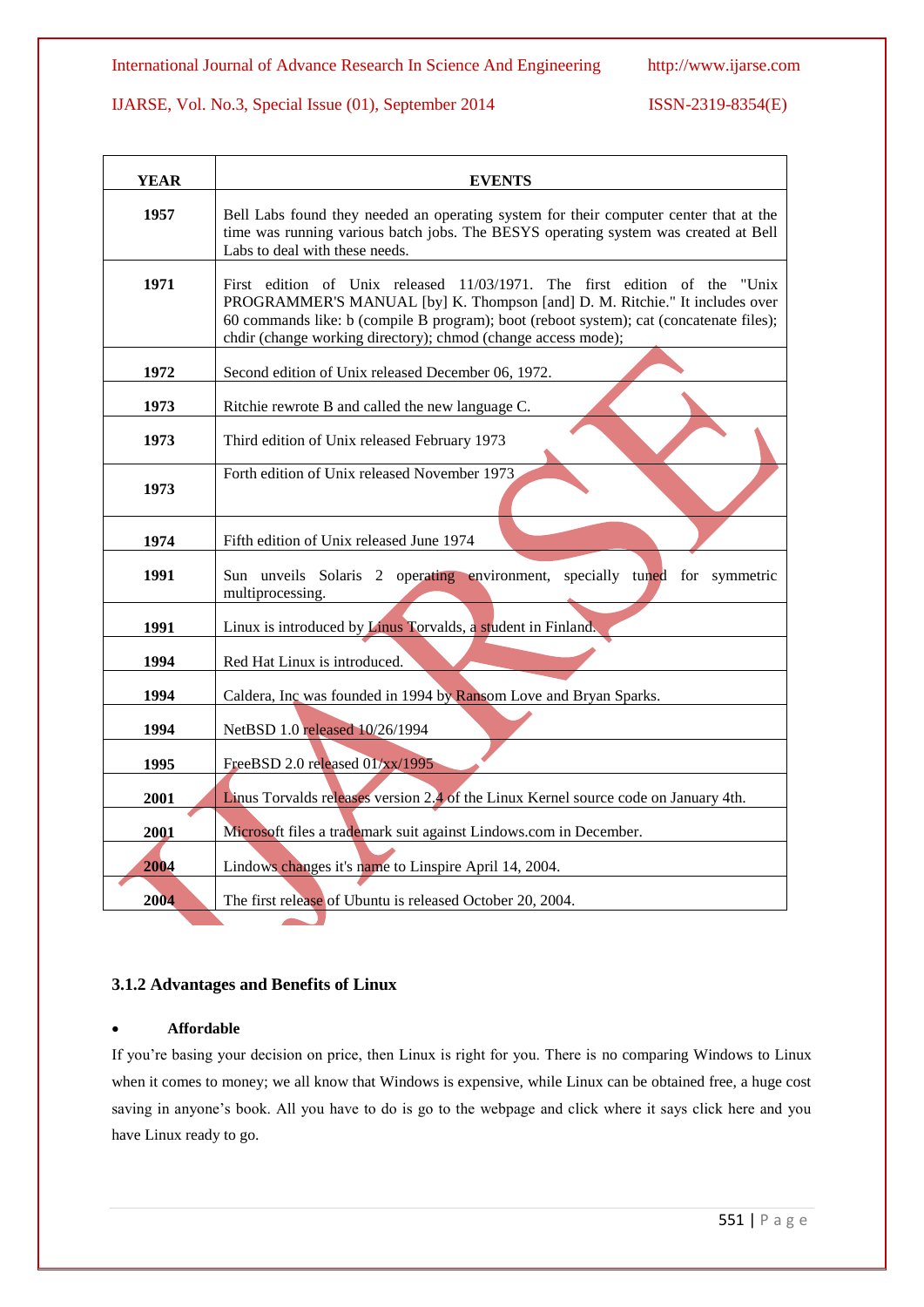#### **Security**

Another known fact about Linux is their security is much stronger than other operating systems; you don't need home security systems for your computer when you use the Linux system, and you can browse the net without any serious concerns.

#### **Versatility**

The biggest plus for me when it comes to Linux is the ability for me to change what I want and how I want it especially on my desktop, the versatility is easy and amazing and I'm not forced to go with the design given to me. It's similar to when you are shopping around for remodeling estimates, but you know exactly what you want and don't need someone deciding for you.

#### **Fast and Efficient**

Another interesting fact about Linux is how fast and effective it is, it's the ideal solution for an older computer which struggles with other operating systems, it is much faster is start up to browsing. It's like the hcg drops you buy when trying to lose weight, super-fast and super effective, you can think of it as the anti wrinkle cream for older computers to get them running smoothly again.

#### **Freedom**

Most Linux distros are free..... users do not need to pay for a copy, but this is only one aspect of freedom enjoyed by Linux users! In addition, Linux distros can be freely downloaded and legally installed on as many computers as you want and freely (and legally) given to other people. Because most distros are open source, you have access to the source code and can customize Linux to be whatever you want it to be; you can even create your own distro if you like!

# **Linux is easy to install**

In many instances, it is actually easier to install Linux to your computer than Windows. Click here to learn more about how to download and install Linux to your computer [1].

### **Linux is very stable**

Linux systems rarely crash, and when they do, the whole system normally does not go down. The "blue screen of death" familiar to Windows users is not a worry for Linux users

#### **3.1.3 Disadvantages**

#### **Many Windows programs will not run in Linux.**

iTunes, Microsoft Office, Internet Explorer and many other Windows programs will not run natively in Linux. The good news is that there are decent ways around most of these problems. For example, music libraries can be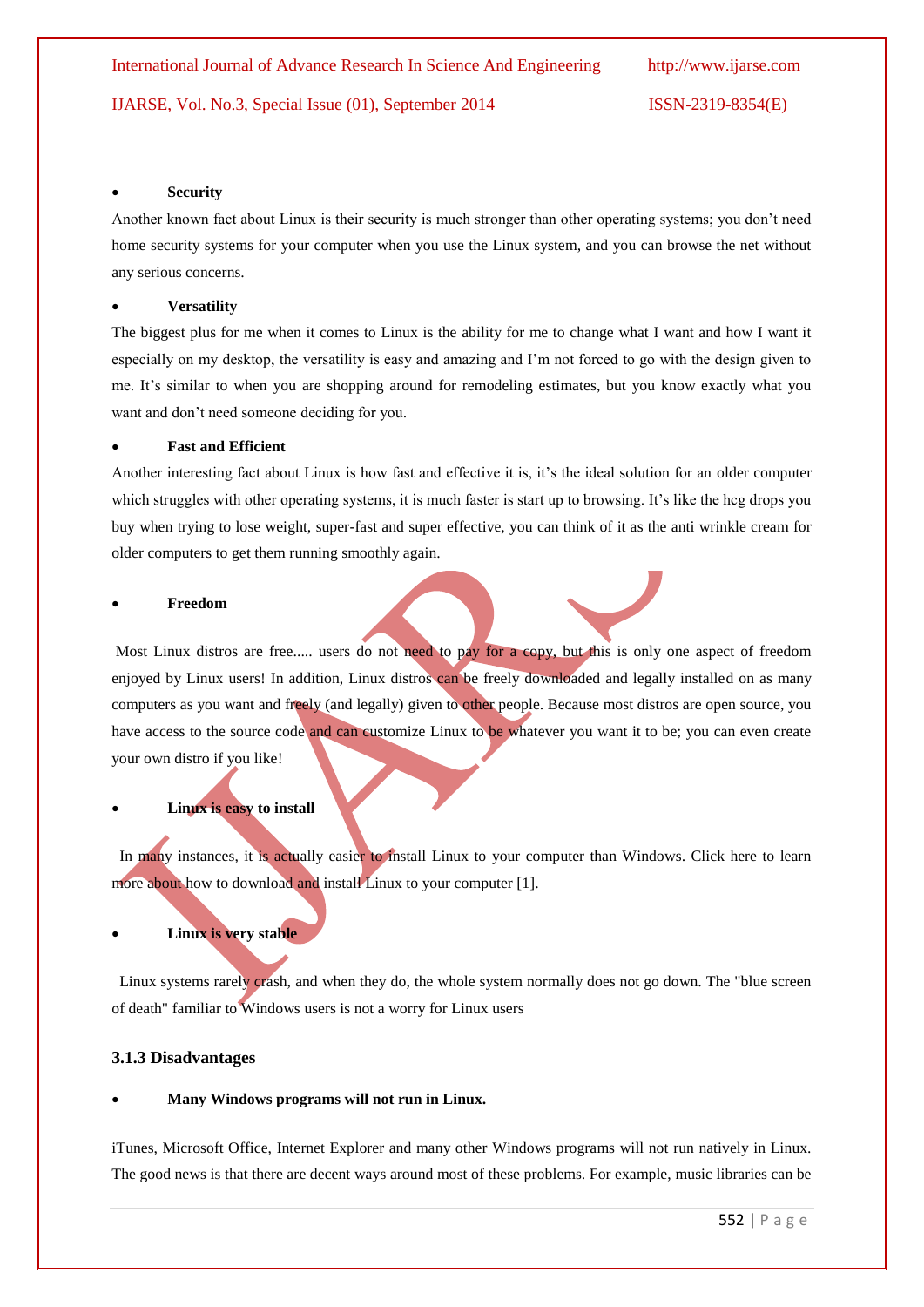managed with an iPod using programs such as Amarok, Banshee, or Rhythmbox in Linux. Mozilla Firefox and Google Chrome are outstanding Internet browsers which can be used in the place of Internet Explorer. It is also possible to run iTunes in Linux using Wine, VirtualBox, or Parallels, though it is difficult to have good results. LibreOffice and Open Office are excellent office suites which can be used in the place of Microsoft Office, but while overall compatibility in both suites is good with Microsoft Office formats, it is not perfect. Click here to learn more about Linux equivalents to software commonly used in Windows .

#### **There is a smaller selection of peripheral hardware drivers for Linux.**

There is a smaller selection of peripheral hardware drivers (for printers, scanners, and other devices) in Linux as compared to Windows, though many new Linux hardware drivers are constantly being added. Closely related to this issue is the fact that not all Linux distros work with all sets of computer hardware, so a person may need to try more than one distro to find one which works well with his/her computer. When it comes to printers, some manufacturers offer better Linux support than others; for example, HP offers excellent printer support for Linux. Click here to learn more about Linux hardware compatibility.

#### **There is a learning curve for people who are new to Linux.**

Despite this, most Linux distros, especially the major ones, are very intuitive and user-friendly. Also, the desktop environments in Linux are in many ways similar to Windows in their appearance. One thing which should be emphasized is that there is also a learning curve for Windows XP users who switch to Windows 7 or Windows 8

### **3.2 Microsoft Windows**

Microsoft Windows is a series of [graphical interface](http://en.wikipedia.org/wiki/Graphical_user_interface) [operating systems](http://en.wikipedia.org/wiki/Operating_system) developed, marketed, and sold by [Microsoft.](http://en.wikipedia.org/wiki/Microsoft)

Microsoft introduced an [operating environment](http://en.wikipedia.org/wiki/Operating_environment) named Windows on November 20, 1985 as a graphical [operating system shell](http://en.wikipedia.org/wiki/Operating_system_shell) for [MS-DOS](http://en.wikipedia.org/wiki/MS-DOS) in response to the growing interest in [graphical user](http://en.wikipedia.org/wiki/Graphical_user_interface)  [interfaces](http://en.wikipedia.org/wiki/Graphical_user_interface) (GUI). Microsoft Windows came to [dominate](http://en.wikipedia.org/wiki/Dominance_(economics)) the world's [personal computer](http://en.wikipedia.org/wiki/Personal_computer) market with [over 90%](http://en.wikipedia.org/wiki/Usage_share_of_operating_systems)  [market share,](http://en.wikipedia.org/wiki/Usage_share_of_operating_systems) overtaking [Mac OS,](http://en.wikipedia.org/wiki/Mac_OS) which had been introduced in 1984.

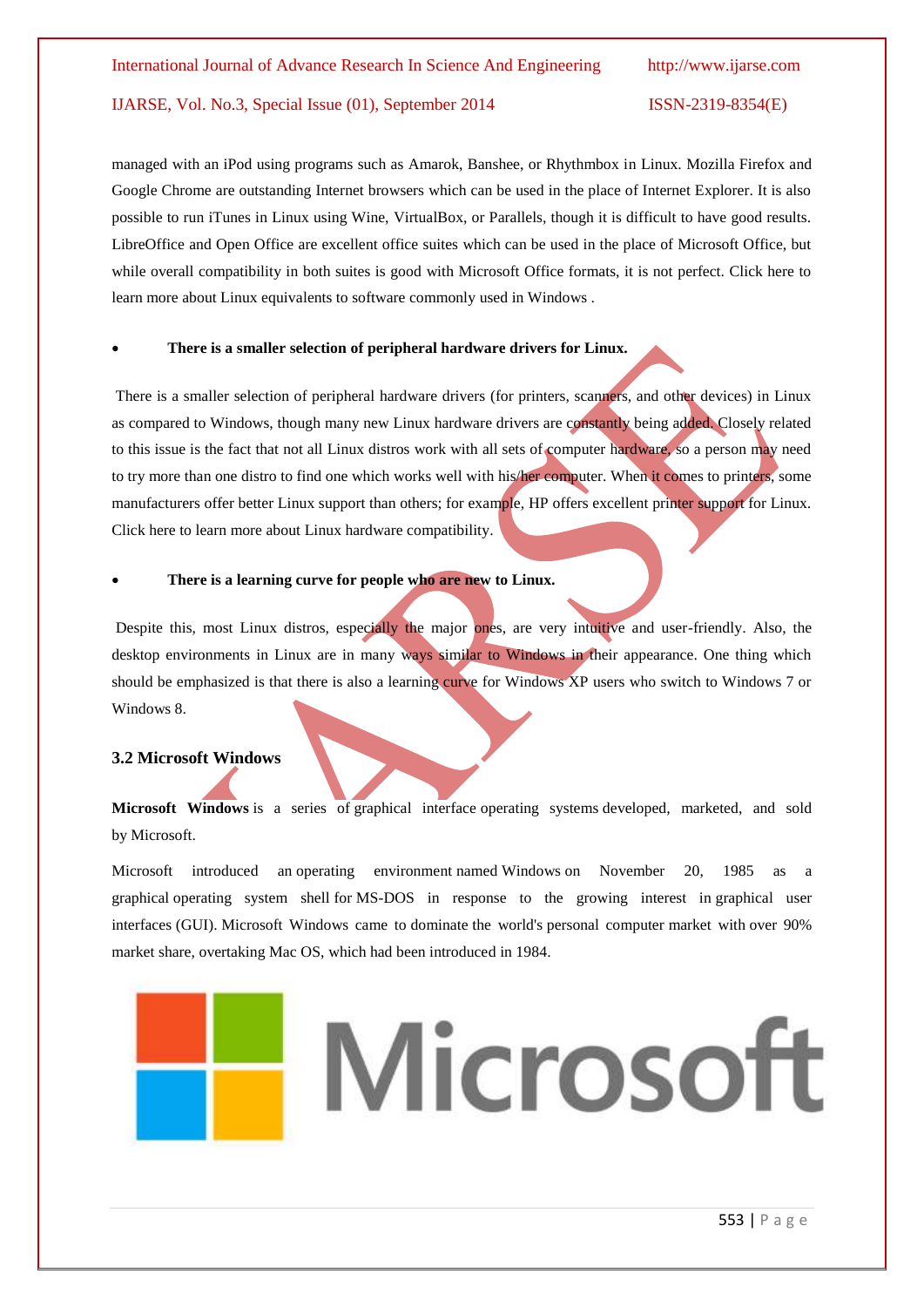#### **3.2.1 History of Windows**

#### **1975–1981: Microsoft boots up**

It's the 1970s. At work, we rely on typewriters. If we need to copy a document, we likely use a mimeograph or carbon paper. Few have heard of microcomputers, but two young computer enthusiasts, Bill Gates and Paul Allen, see that personal computing is a path to the future.

In 1975, Gates and Allen form a partnership called Microsoft. Like most start-ups, Microsoft begins small, but has a huge vision—a computer on every desktop and in every home. During the next years, Microsoft begins to change the ways we work.

#### **1982–1985: Introducing Windows 1.0**

Microsoft works on the first version of a new operating system. Interface Manager is the code name and is considered as the final name, but Windows prevails because it best describes the boxes or computing "windows" that are fundamental to the new system. Windows is announced in 1983, but it takes a while to develop. Skeptics call it "vaporware."

#### **1987–1992: Windows 2.0–2.11—More windows, more speed**

On December 9, 1987 Microsoft releases Windows 2.0 with desktop icons and expanded memory. With improved graphics support, you can now overlap windows, control the screen layout, and use keyboard shortcuts to speed up your work. Some software developers write their first Windows–based programs for this release.

# **1990–1994: Windows 3.0–Windows NT—Getting the graphics**

On May 22, 1990, Microsoft announces Windows 3.0, followed shortly by Windows 3.1 in 1992. Taken together, they sell 10 million copies in their first 2 years, making this the most widely used Windows operating system yet. The scale of this success causes Microsoft to revise earlier plans. Virtual Memory improves visual graphics. In 1990 Windows starts to look like the versions to come.

Windows now has significantly better performance, advanced graphics with 16 colors, and improved icons. A new wave of 386 PCs helps drive the popularity of Windows 3.0. With full support for the Intel 386 processor, programs run noticeably faster. Program Manager, File Manager, and Print Manager arrive in Windows 3.0.

#### **3.3 Windows NT**

When Windows NT releases on July 27, 1993, Microsoft meets an important milestone: the completion of a project begun in the late 1980s to build an advanced new operating system from scratch. "Windows NT represents nothing less than a fundamental change in the way that companies can address their business computing requirements," Bill Gates says at its release. Unlike Windows 3.1, however, Windows NT 3.1 is a 32-bit operating system, which makes it a strategic business platform that supports high-end engineering and scientific programs.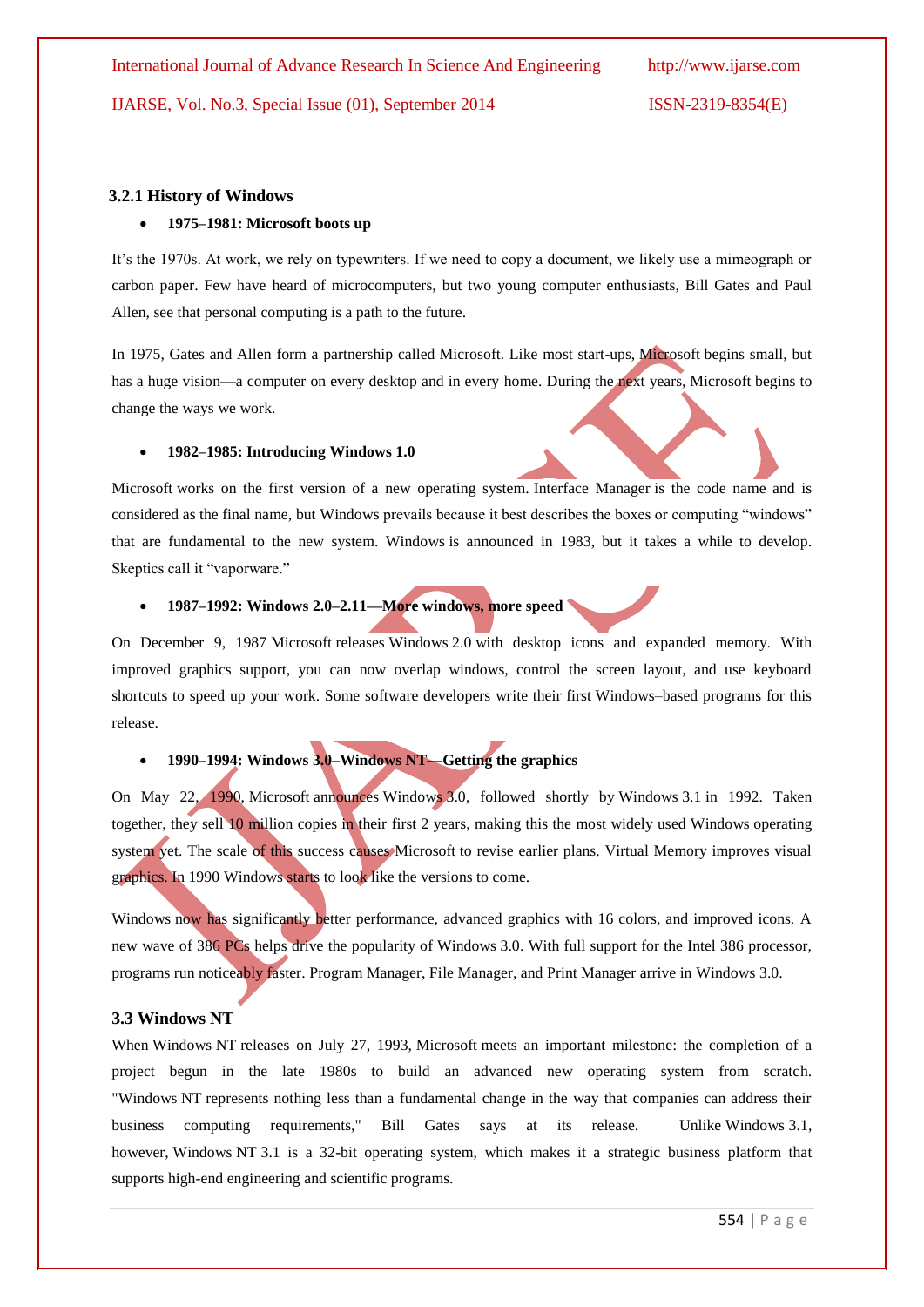#### **1995–2001: Windows 95—the PC comes of age (and don't forget the Internet)**

On August 24, 1995, Microsoft releases Windows 95, selling a record-setting 7 million copies in the first five weeks. It's the most publicized launch Microsoft has ever taken on. Television commercials feature the Rolling Stones singing "Start Me Up" over images of the new Start button. The press release simply begins: "It's here."

#### **1998–2000: Windows 98, Windows 2000, Windows Me**

Released on June 25, 1998, Windows 98 is the first version of Windows designed specifically for consumers. PCs are common at work and home, and Internet cafes where you can get online are popping up. Windows 98 is described as an operating system that "Works Better, Plays Better."

With Windows 98, you can find information more easily on your PC as well as the Internet. Other improvements include the ability to open and close programs more quickly, and support for reading DVD discs and universal serial bus (USB) devices. Another first appearance is the Quick Launch bar, which lets you run programs without having to browse the Start menu or look for them on the desktop.

#### **2001–2005: Windows XP—Stable, usable, and fast**

On October 25, 2001, Windows XP is released with a redesigned look and feel that's centered on usability and a unified Help and Support services center. It's available in 25 languages. From the mid-1970s until the release of Windows XP, about 1 billion PCs have been shipped worldwide.

#### **2006–2008: Windows Vista—Smart on security**

Windows Vista is released in 2006 with the strongest security system yet. User Account Control helps prevent potentially harmful software from making changes to your computer. In Windows Vista Ultimate, BitLocker Drive Encryption provides better data protection for your computer, as laptop sales and security needs increase. Windows Vista also features enhancements toWindows Media Player as more and more people come to see their PCs as central locations for digital media. Here you can watch television, view and send photographs, and edit videos.

#### **2009: Windows 7**

Windows 7 was built for the wireless world that arose in the late 2000s. By the time it was released, laptops were outselling desktops, and it had become common to connect to public wireless hotspots in coffee shops and private networks in the home.

Windows 7 included new ways to work with windows—like Snap, Peek, and Shake—which both improved functionality and made the interface more fun to use. It also marked the debut of Windows Touch, which let touchscreen users browse the web, flip through photos, and open files and folders.

#### **2012: Windows 8**

Windows 8 is Windows reimagined from the chipset to the user experience. It functions as both a tablet for entertainment and a full-featured PC for getting things done. It introduces a totally new interface that works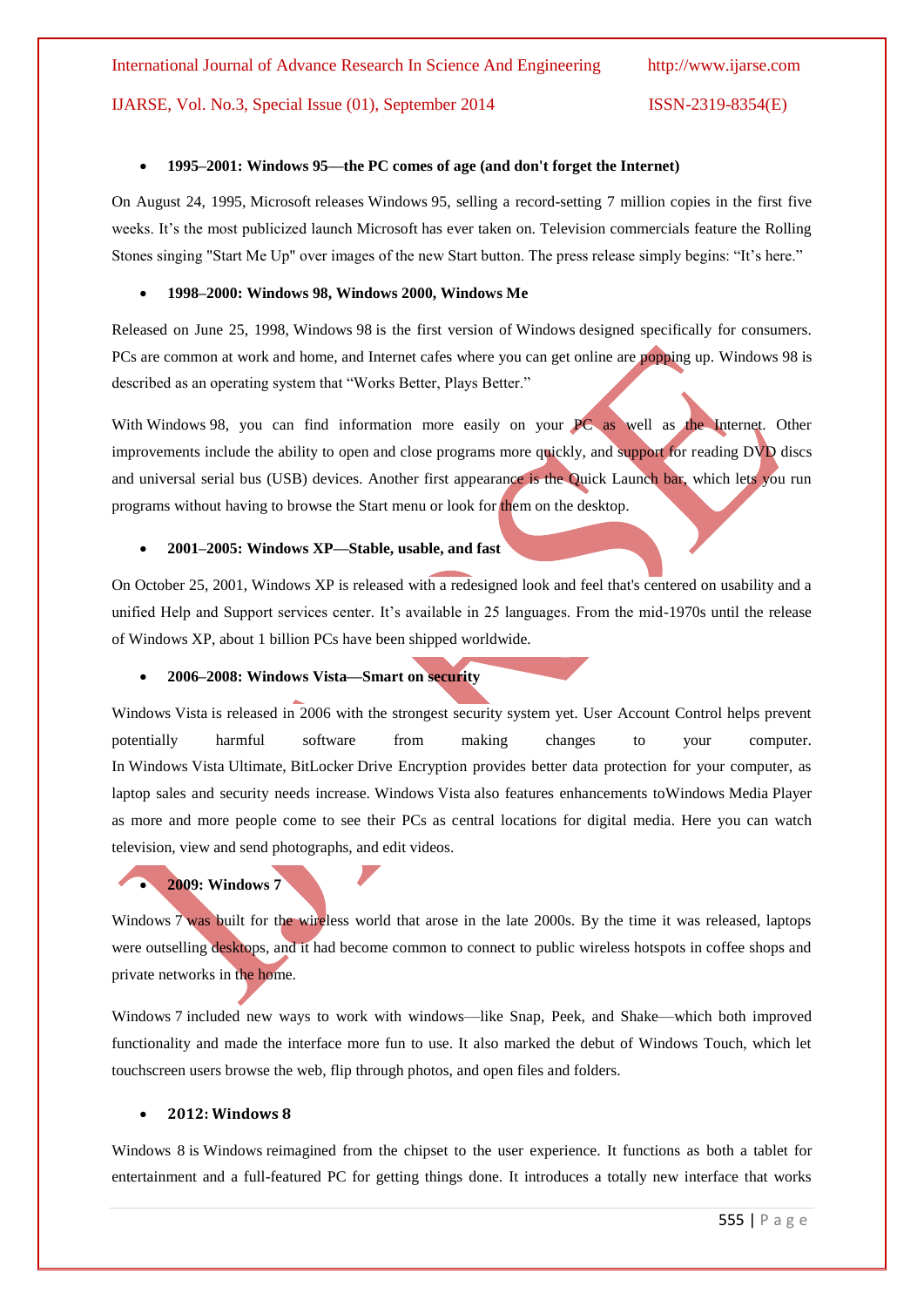smoothly for both touch and mouse and keyboard. Windows 8 also includes enhancements of the familiar Windows desktop, with a new taskbar and streamlined file management.



 $1.0 & 2.0$ 



 $3.1$ 



95, 98 & 2000



Me



XP



Vista & 7



8

| <b>Topic</b>         | Linux                                                                                                                                                                                        | <b>Windows</b>                                                                                                                               |
|----------------------|----------------------------------------------------------------------------------------------------------------------------------------------------------------------------------------------|----------------------------------------------------------------------------------------------------------------------------------------------|
| What is it?          | Linux is an example of Open Source software<br>development and Free Operating System (OS)                                                                                                    | Windows is the family of operating system<br>$(OS)$ from Microsoft, which is the most<br>famous OS in the world                              |
| Cost:                | Linux can be freely distributed, downloaded freely,<br>distributed through magazines, Books etc. There are<br>priced versions for Linux also, but they are normally<br>cheaper than Windows. | For desktop or home use, Windows can be<br>expensive. A single copy can cost around<br>\$50 to \$450 depending on the version of<br>Windows. |
| <b>Manufacturer:</b> | Linux kernel is developed by the community. Linus<br>Torvalds oversees things.                                                                                                               | Microsoft created the Windows operating<br>but allows other<br>computer<br>system.                                                           |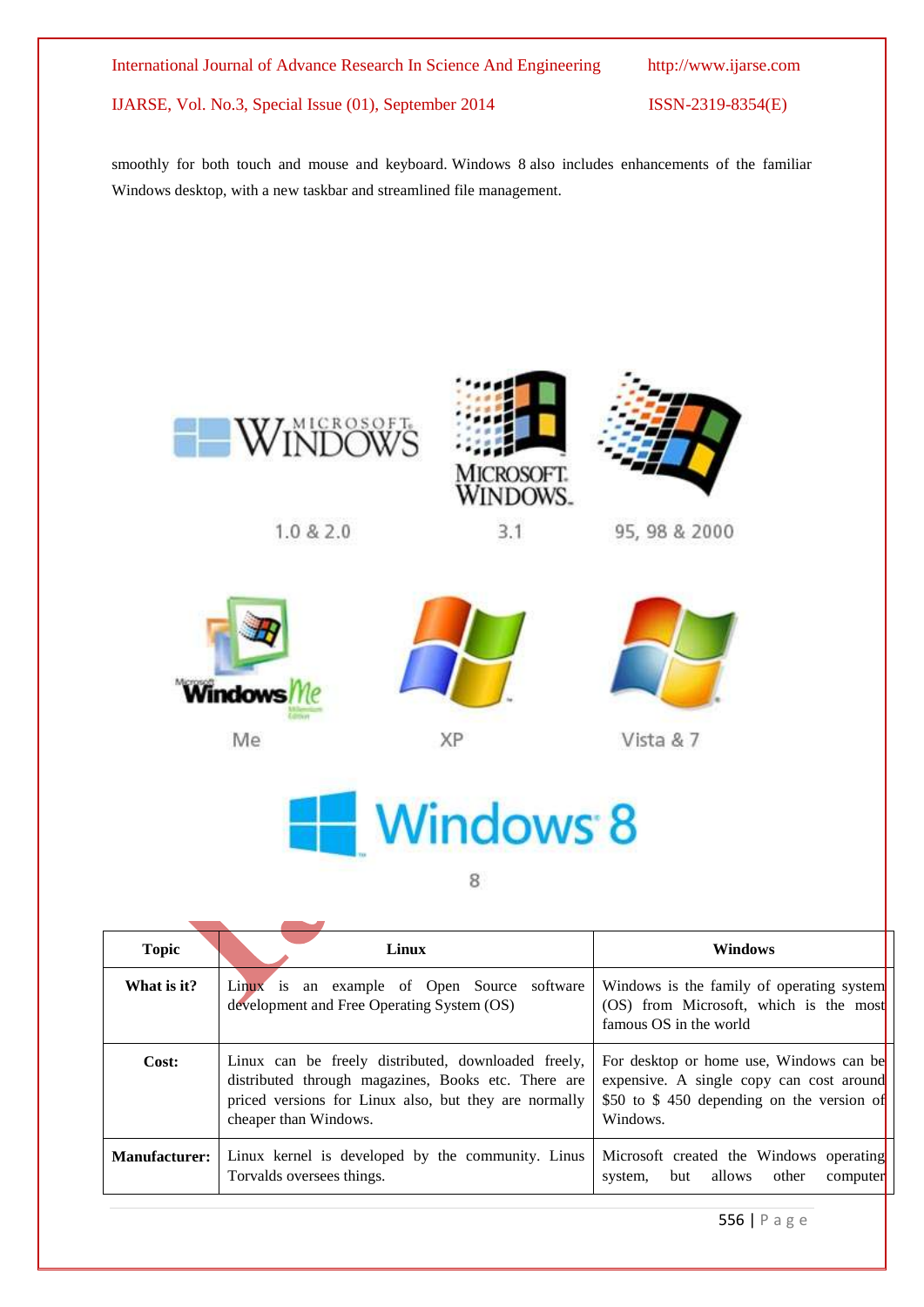|                                            |                                                                                                                                                                                                                                                           | their<br>manufactures<br>distribute<br>to<br>own<br>computers with Windows pre-installed.                                                                                                                                                            |
|--------------------------------------------|-----------------------------------------------------------------------------------------------------------------------------------------------------------------------------------------------------------------------------------------------------------|------------------------------------------------------------------------------------------------------------------------------------------------------------------------------------------------------------------------------------------------------|
| <b>Usage:</b>                              | Linux can be installed on a wide variety of computer<br>hardware, ranging from mobile phones, tablet computers<br>and video game consoles, to mainframes<br>and<br>supercomputers.                                                                        | On PC's servers and some phones                                                                                                                                                                                                                      |
| Processors:                                | Dozens of different kinds.                                                                                                                                                                                                                                | Intel and AMD, but WinCE runs on some<br>additional processors. (see: WinCE)                                                                                                                                                                         |
| Development<br>and<br><b>Distribution:</b> | Linux is developed by Open Source development i.e.<br>through sharing and collaboration of code and features<br>through forums etc and it is distributed by various<br>vendors.                                                                           | Windows is developed and distributed by<br>Microsoft.                                                                                                                                                                                                |
| <b>Architectures:</b>                      | Originally developed for Intel's x86 hardware, ports<br>available for over two dozen CPU types including ARM                                                                                                                                              | x86,x64 and ARM (Windows RT)                                                                                                                                                                                                                         |
| GUI:                                       | Linux typically provides two GUIs, KDE and Gnome.<br>But Linux GUI is optional.                                                                                                                                                                           | The Windows GUI is an integral component<br>of the OS and it is mainly influenced by<br>Apple Macintosh OS and Xerox.                                                                                                                                |
| <b>File system</b><br>support:             | Ext2, Ext3, Ext4, Jfs, ReiserFS, Xfs, Btrfs, FAT, FAT32,<br><b>NTFS</b>                                                                                                                                                                                   | FAT, FAT32, NTFS, exFAT                                                                                                                                                                                                                              |
| <b>Text mode</b><br>interface:             | BASH (Bourne Again SHell) is the Linux default shell. It<br>can support multiple command interpreters.                                                                                                                                                    | Windows uses a command shell and each<br>version of Windows has a single command<br>interpreter with dos-like commands, recently<br>there is the addition of the optional<br>PowerShell<br>that uses<br>Unix-like<br>more<br>commands.               |
| <b>Hardware</b>                            | Although hardware manufacturers have made great<br>advancements in supporting Linux it still will not support<br>most hardware devices. However, for the hardware<br>devices that have driver support they will usually work in<br>all versions of Linux. | amount of Microsoft<br>of the<br>Because<br>Windows users and the broader driver<br>support, Windows has a much larger support<br>for hardware devices and almost all hardware<br>manufacturers will support their products in<br>Microsoft Windows. |
| <b>Open Source</b>                         | Many of the Linux variants and many Linux programs<br>are open source and enable users to customize or modify<br>the code however they wish to.                                                                                                           | Microsoft Windows is not open source and<br>the majority of Windows programs are not<br>open source.                                                                                                                                                 |
| <b>Reliability</b>                         | The majority of Linux variants and versions are<br>notoriously reliable and can often run for months and<br>years without needing to be rebooted.                                                                                                         | Although Microsoft Windows has made<br>great improvements in reliability over the<br>last few versions of Windows, it still cannot<br>match the reliability of Linux.                                                                                |

# **3.4 Advantages of using Linux over Windows**

**Cost**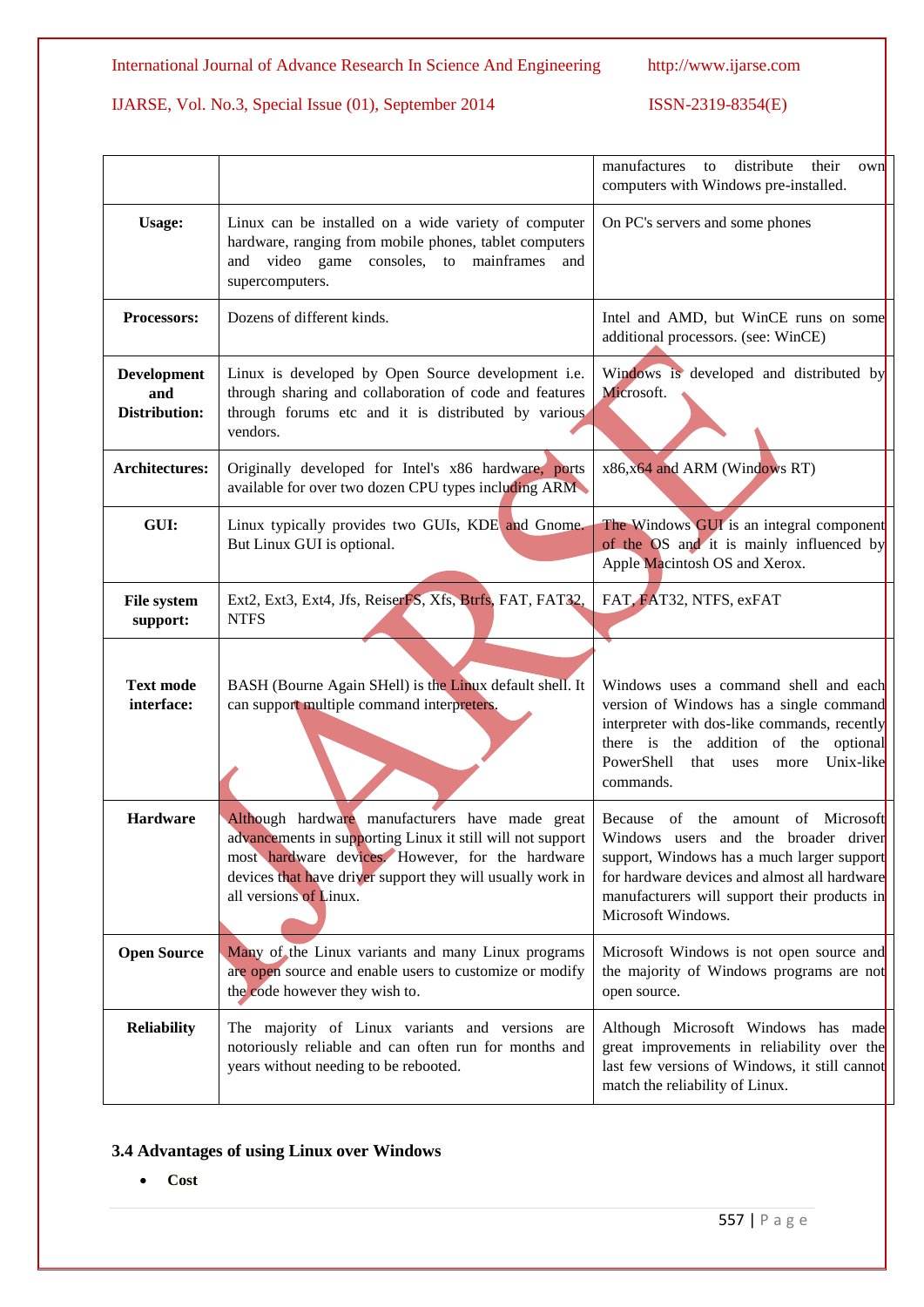The most obvious advantage of using Linux is the fact that it is free to obtain, while Microsoft products are available for a hefty and sometimes recurring fee.

#### **Security**

In line with the costs, the security aspect of Linux is much stronger than that of Windows. Why should you have to spend extra money for virus protection software? The Linux operating system has been around since the early nineties and has managed to stay secure in the realm of widespread viruses, spyware and adware for all these years.

#### **Choice (Freedom)**

The power of choice is a great Linux advantage. With Linux, you have the power to control just about every aspect of the operating system. Two major features you have control of are your desktops look and feel by way of numerous Window Managers, and the kernel.

#### **Software**

There are so many software choices when it comes to doing any specific task. You could search for a text editor on Freshmeat and yield hundreds, if not thousands of results. Hardware - Linux is perfect for those old computers with barely any processing power or memory you have sitting in your garage or basement collecting dust. Install Linux and use it as a firewall, a file server, or a backup server.

#### **Flexibility**

You don't have to deal with anti-piracy schemes and additional "hoop jumping".

#### **IV CONCLUSION**

There is no single operating system that is the right choice for every organization and every application. Many organizations find that the best approach is to run multiple operating systems. Linux and Windows are only two choices--there are many others That said, for organizations that are deciding between Windows and Linux, what is the best way to decide?

When evaluating Windows versus Linux as a server operating system, our survey provides insights on the relative advantages of each operating system for *following eight criteria*. IT managers can use these insights to make informed decisions on the operating system that best meets the particular needs and priorities of their organizations

# **BIBLIOGRAPHY**

- 1. <http://windowsvslinux.wikidot.com/>
- 2. <http://www.computereconomics.com/article.cfm?id=1128>
- 3. <http://en.wikipedia.org/wiki/Linux>